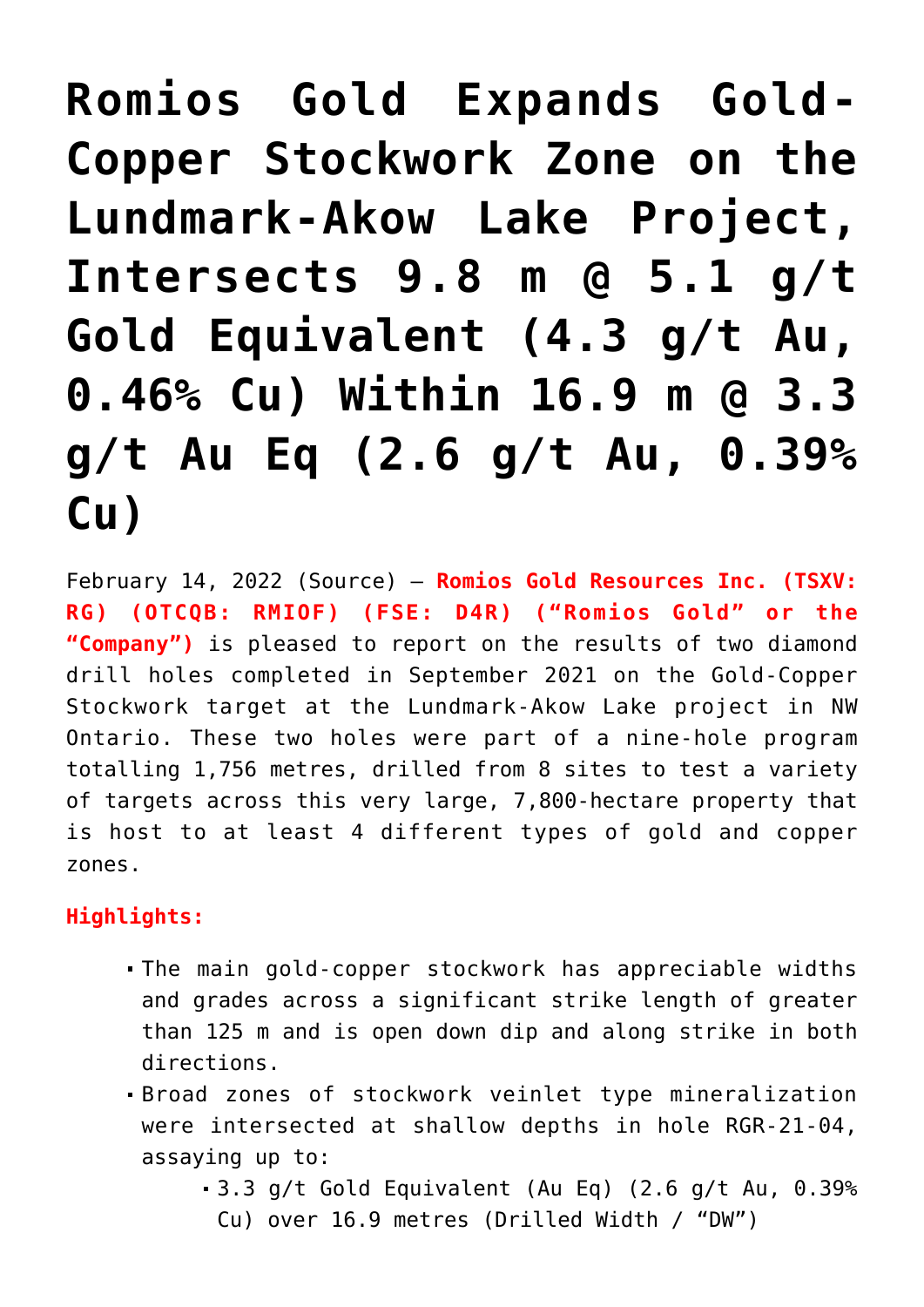- Including 5.1 g/t Au Eq (4.3 g/t Au, 0.46% Cu) over 9.8 m and 16.9 g/t Au Eq (16.03 g/t Au, 0.54% Cu) over 2.45 m.
- The same mineralized zone was intersected in two drill holes in 2019 (see Map 1 & Table 1 below and News Release December 5, 2019). A parallel, narrower zone grading  $5.7$  g/t Au and  $0.24$ % Cu over  $2.5$  m was intersected a further 120 m along strike in hole RGR-21-07.
- Mineralization is developed adjacent to a swarm of quartz-feldspar porphyry (QFP) intrusions which are very abundant, large, and somewhat unique to the NW part of the property.
- The aeromagnetic pattern of this area suggests that the QFP intrusions are very extensive and provides numerous additional drill targets for this type of shallow, potentially open-pitable mineralization.
- The diamond drill rig has been left on the property in order to carry out follow-up drilling in 2022.

"There is a good deal of intriguing mineralization in this project area," commented Stephen Burega, President of Romios. "Almost every drill hole intersects gold-copper mineralization, often 2 or 3 different types. The majority of this belt of rocks is quite barren so to find a spot under relatively thin overburden cover like northwest Lundmark-Akow where there is such a clustering of mineralization is very encouraging and we believe that this work could lead to a significant discovery".

### **BACKGROUND**

Broad stockwork zones of chalcopyrite veinlet type mineralization in relatively fresh volcanic rock were first discovered by drilling in 2019 and now again in 2021 (see Map 1 below). Starting 53.0 m downhole, hole RGR-21-04 intersected 16.9 metres assaying 3.3 g/t Au Eq (2.6 g/t Au, 0.39% Cu), including higher grade intervals of 5.1 g/t Au Eq (4.3 g/t Au,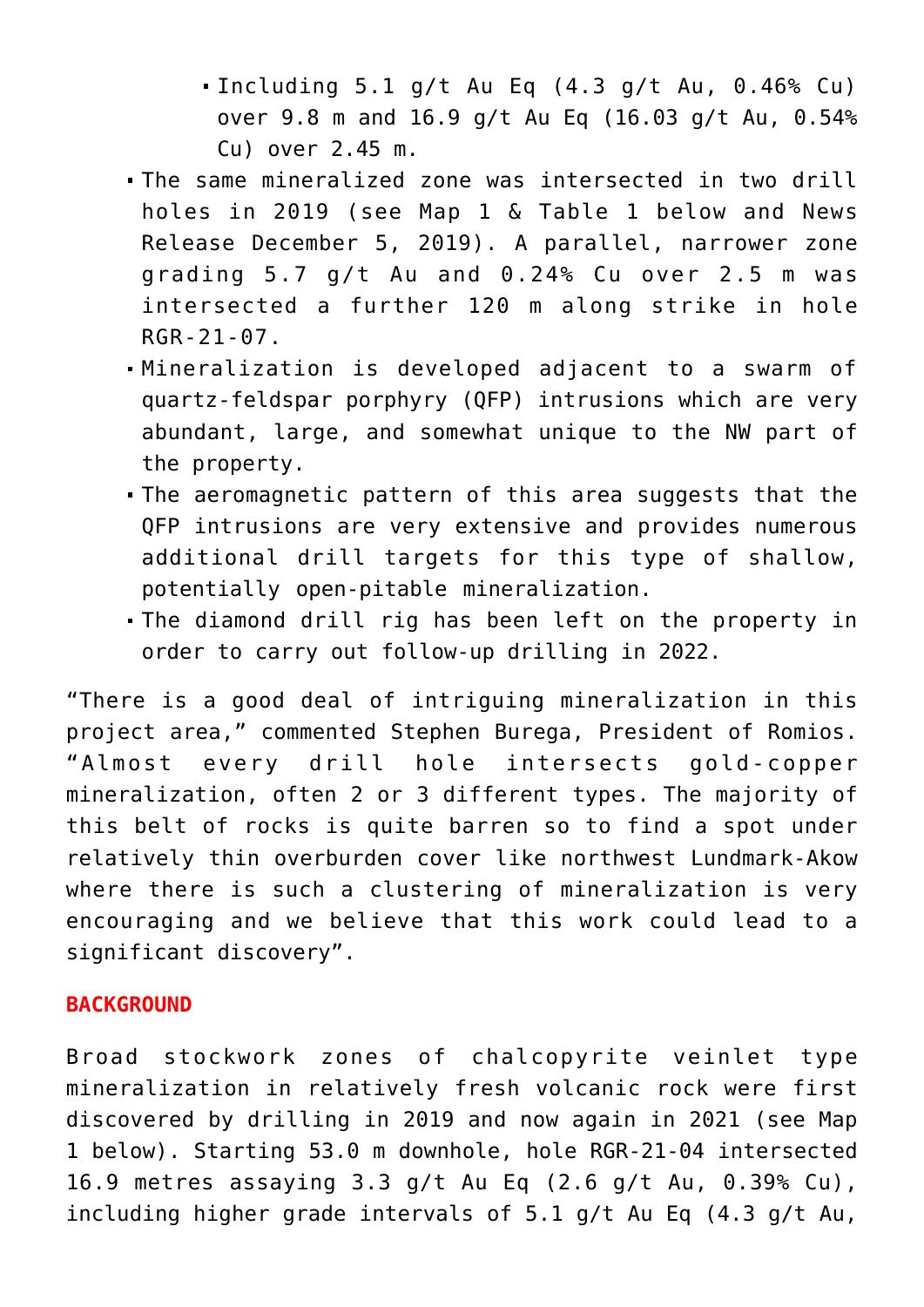0.46% Cu) over 9.8 m and 16.9 g/t Au Eq (16.03 g/t Au, 0.54% Cu) over 2.45 m (see Table 1 below). (The True Width of drill intercepts is estimated to be about 70-80% of the drilled width and they are expected to project to the bedrock surface under 5 to 7 m of overburden). This intercept is now the central one of three similar intercepts over a strike length of about 125 m and the mineralization remains open to the SE and NW along strike for some distance. Hole RGR-19-06, drilled 59 m to the SE in 2019, intersected 0.35% Cu over 33.7 m, with gold values ranging from nil to 2.85 g/t Au, beginning just 8 m downhole at the start of bedrock ([see Romios news release](https://www.newsfilecorp.com/redirect/8ADYYcwvJz) [August 19, 2019\)](https://www.newsfilecorp.com/redirect/8ADYYcwvJz). The same zone was intersected in RGR-19-10, drilled 67 m to the NW, and returned 22.6 m @ 2.0 g/t Au Eq (1.2 g/t Au, 0.46% Cu) (including a 3.25 m interval of VMS style mineralization at 1.26% Cu, 2.4 g/t Au).

|                 |  | Table 1: Au-Cu Stockwork intercepts from 2021 and 2019 |  |  |
|-----------------|--|--------------------------------------------------------|--|--|
| <b>Drilling</b> |  |                                                        |  |  |

| DDH #         | <b>FROM</b><br>(m) | TO (m) | <b>LENGTH</b><br>(m) | Au $g/t$ | Cu <sup>o</sup> | Au Eq<br>g/t |
|---------------|--------------------|--------|----------------------|----------|-----------------|--------------|
| RGR-21-04     | 53.0               | 69.9   | 16.90                | 2.6      | 0.39            | 3.3          |
| including     | 60.1               | 69.9   | 9.80                 | 4.3      | 0.46            | 5.1          |
| including     | 60.1               | 62.55  | 2.45                 | 16.03    | 0.54            | 16.9         |
| RGR-21-04     | 206.7              | 211.7  | 5.00                 | 2.0      | 0.90            | 3.5          |
| RGR-21-07     | 208.2              | 210.7  | 2.50                 | 5.7      | 0.24            | 6.1          |
| RGR-19-06     | 8.0                | 41.7   | 33.70                | 0.24     | 0.35            | 0.8          |
| RGR-19-10     | 53.8               | 64.0   | 10.20                | 0.6      | 0.38            | 1.2          |
| RGR-19-10     | 187.3              | 209.9  | 22.60                | 1.2      | 0.46            | 2.0          |
| including VMS | 193.4              | 196.65 | 3.25                 | 2.4      | 1.26            | 4.5          |

\* *The Au Eq formula used for calculations is AuEq g/t = Au g/t + (1.68347 \* %Cu) based on prices of USD \$1,670 per ounce of gold and USD \$4.10 per pound of copper. No adjustments have*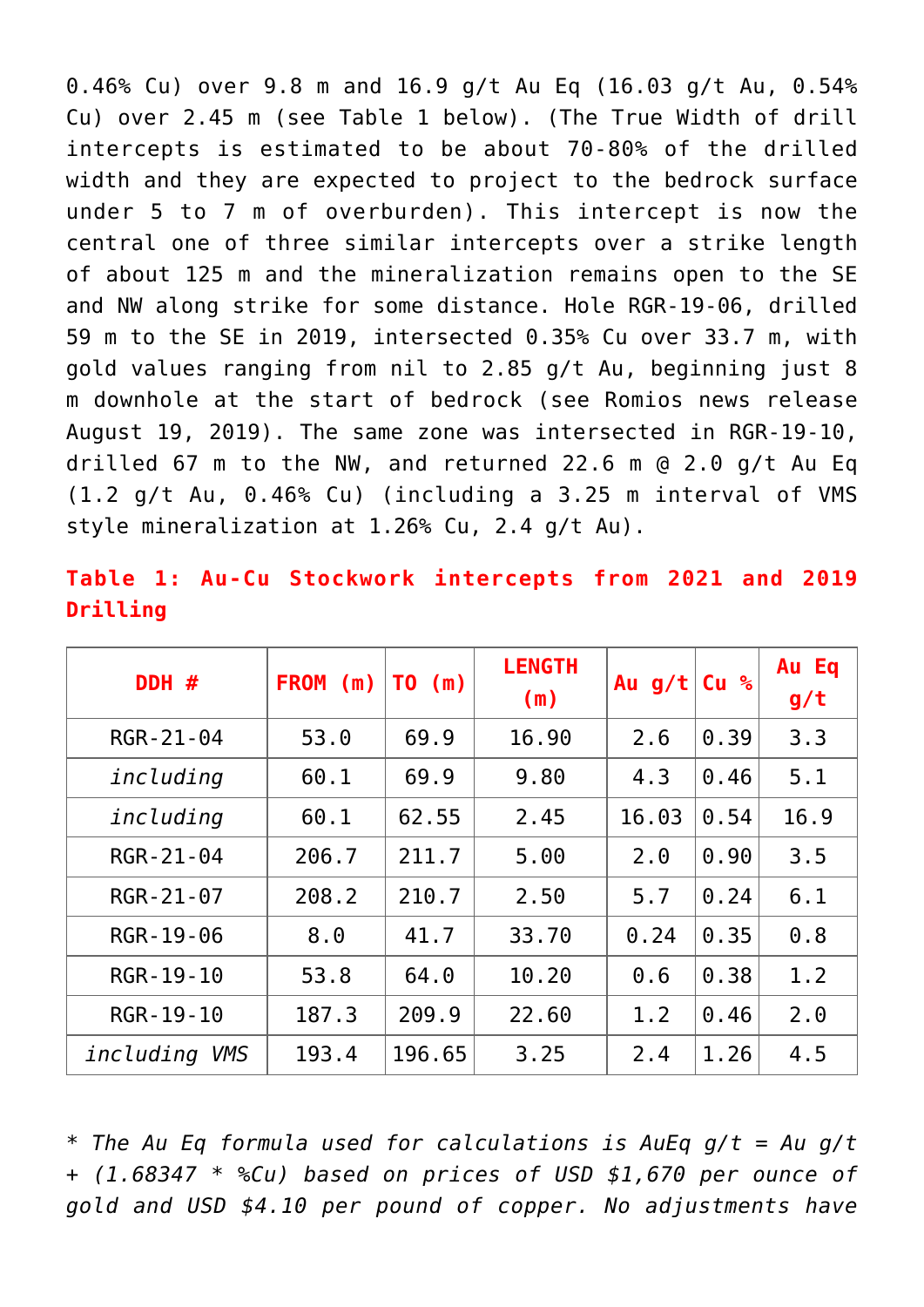*been made for potential relative differences in metal recoveries.*



# **Map 1: Drill intersections of the gold-copper stockwork zone, NW Lundmark-Akow Lake claims.**

To view an enhanced version of this graphic, please visit: [https://orders.newsfilecorp.com/files/5376/113728\\_b498f0863475](https://orders.newsfilecorp.com/files/5376/113728_b498f0863475c97f_002full.jpg) [c97f\\_002full.jpg](https://orders.newsfilecorp.com/files/5376/113728_b498f0863475c97f_002full.jpg)

The stockworks occur in volcanic rocks adjacent to, and likely related to, large quartz-feldspar porphyry intrusions which are unusually common in the NW sector of the Lundmark-Akow claims. In addition to the main stockwork described above, similar but narrower parallel stockworks were encountered in several of the same holes (Map 1). The individual stockwork veinlets are typically a few centimetres wide but can form dense swarms over a few metres and often have very high individual metal values, e.g., up to 36.9 g/t Au over 0.33 m and 3.54% Cu over 0.68 m. The gold-copper veinlet stockworks have not been a primary focus of the drill programs so far but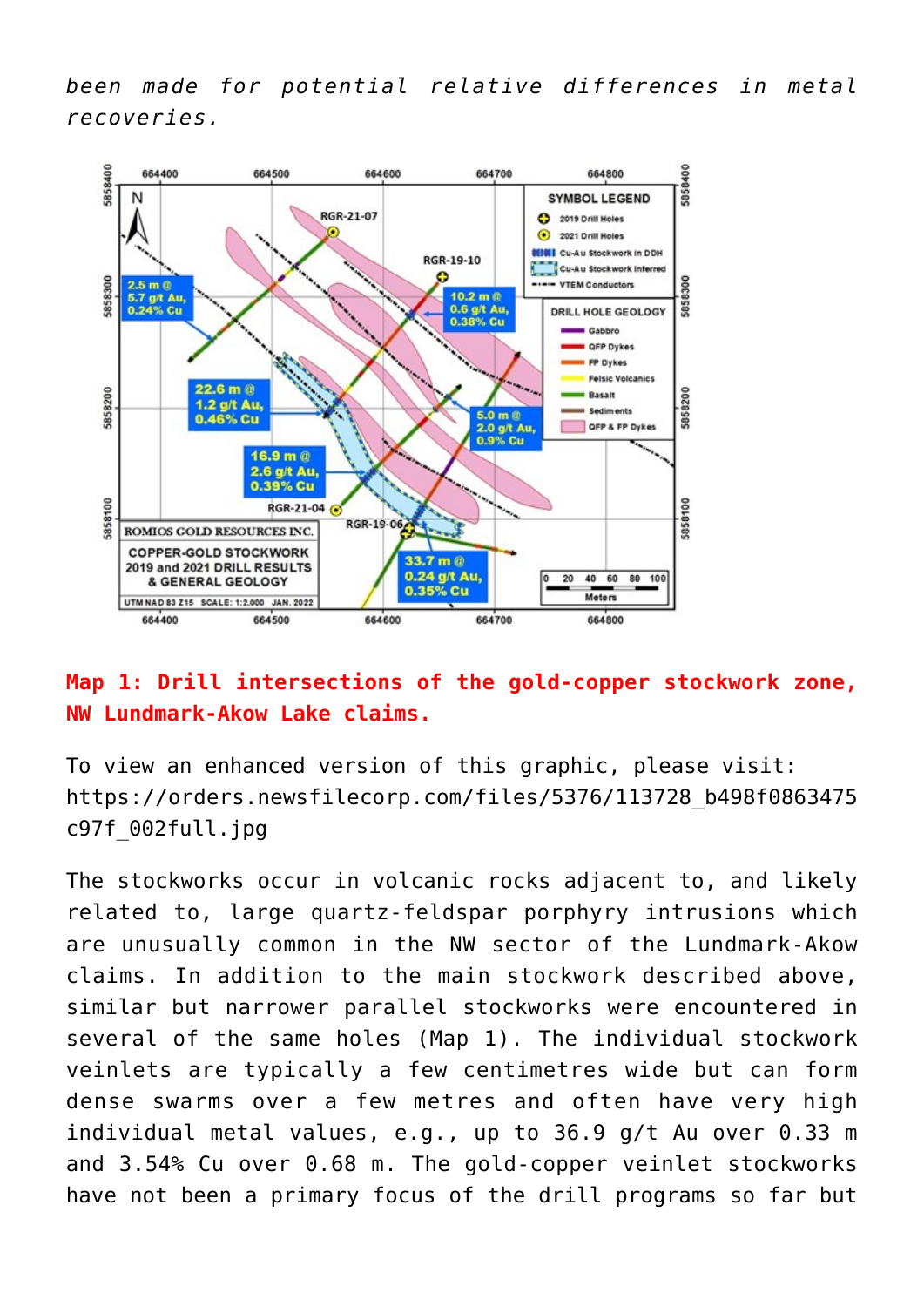this latest drilling has now extended one 16 to 33 m wide (DW) Au-Cu zone across a strike length of >125 m. The improved gold values and continued good widths of the stockwork in hole RGR-21-04 have now made these stockworks a viable target on their own. Past geophysical surveys are currently being reassessed to see if the stockworks can be delineated from the other EM targets in this area prior to drilling in 2022.

## **Qualified Person**

The technical information in this news release has been reviewed and approved by John Biczok, P. Geo., VP-Exploration for Romios Gold and a Qualified Person as defined by National Instrument 43-101. In addition to his extensive experience with several major mining companies exploring for a wide variety of ore deposit types across Canada and India, Mr. Biczok spent 12 years conducting exploration and research at the Musselwhite gold mine in NW Ontario.

### **About Romios Gold Resources Inc.**

Romios Gold Resources Inc. is a progressive Canadian mineral exploration company engaged in precious- and base-metal exploration, focused primarily on gold, copper and silver. It has a 100% interest in the Lundmark-Akow Lake Au-Cu property and 4 additional claim blocks in northwestern Ontario and extensive claim holdings covering several significant porphyry copper-gold prospects in the "Golden Triangle" of British Columbia. Additional interests include two former producers, the La Corne molybdenum mine property (Quebec), a former highgrade gold producer – the Scossa mine property (Nevada), and the Kinkaid Nevada claims covering numerous Au-Ag-Cu workings. The Company also retains an ongoing interest in several properties including a 20% carried interest in five of Honey Badger Mining's claim blocks in the Thunder Bay silver district of northwestern Ontario; a 2% NSR on McEwen Mining's Hislop gold property in Ontario; and a 2% NSR on the Newmont Lake Au-Cu-Ag property in BC now owned by Enduro Metals Corp.